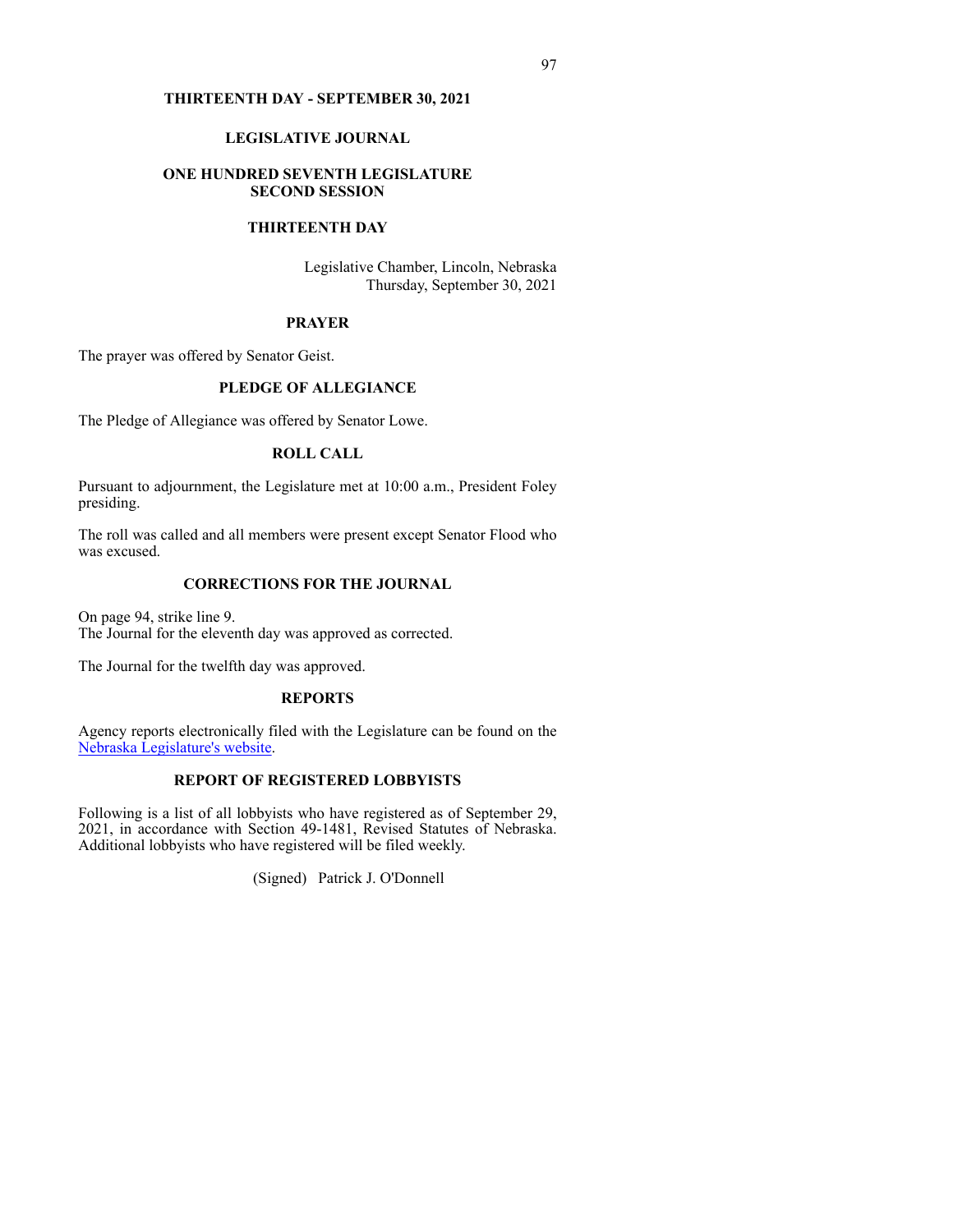### 98 LEGISLATIVE JOURNAL

#### Clerk of the Legislature

Mammoser, Matthew National Association for Gun Rights Mikolajczyk, Megan N. Planned Parenthood North Central States (Withdrawn 09/24/2021) Valenti, John Sanofi US (Withdrawn 09/24/2021)

# **BILLS ON FINAL READING**

The following bills were read and put upon final passage:

**LEGISLATIVE BILL 3.** With Emergency Clause.

A BILL FOR AN ACT relating to redistricting; to amend sections 50-1153 and 50-1154, Revised Statutes Cumulative Supplement, 2020; to set the district boundaries of the legislative districts by the adoption of maps by reference; to provide for applicability of sections; to harmonize provisions; to repeal the original sections; and to declare an emergency.

Whereupon the President stated: "All provisions of law relative to procedure having been complied with, the question is, 'Shall the bill pass with the emergency clause attached?' "

Voting in the affirmative, 37:

| Aguilar                                                                          | Clements   | Hilgers            | McCollister    | Slama    |  |
|----------------------------------------------------------------------------------|------------|--------------------|----------------|----------|--|
| Albrecht                                                                         | Day        | Hilkemann          | McDonnell      | Stinner  |  |
| Arch                                                                             | Dorn       | Hughes             | Morfeld        | Vargas   |  |
| <b>Blood</b>                                                                     | Friesen    | Kolterman          | Moser          | Walz     |  |
| Bostelman                                                                        | Geist      | Lathrop            | Murman         | Williams |  |
| Brandt                                                                           | Gragert    | Lindstrom          | Pahls          |          |  |
| <b>Brewer</b>                                                                    | Halloran   | Linehan            | Pansing Brooks |          |  |
| Briese                                                                           | Hansen, B. | Lowe               | Sanders        |          |  |
| Voting in the negative, 7:<br>Cavanaugh, J.<br>Erdman<br>Cavanaugh, M.<br>Groene |            | Hansen, M.<br>Hunt | McKinney       |          |  |
| Present and not voting, 4:                                                       |            |                    |                |          |  |
| Bostar                                                                           | DeBoer     | Wayne              | Wishart        |          |  |
| Excused and not voting, 1:                                                       |            |                    |                |          |  |

Flood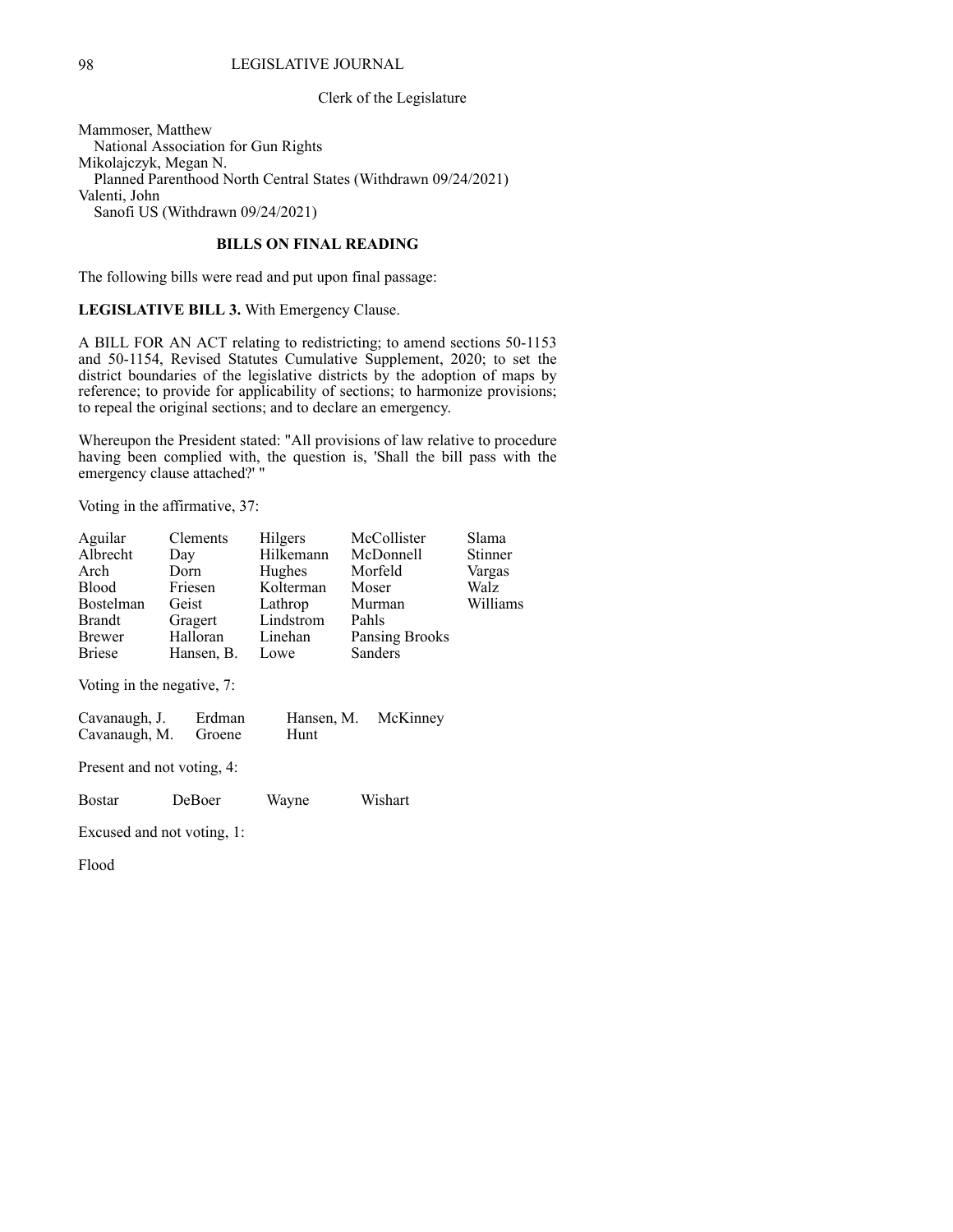A constitutional two-thirds majority having voted in the affirmative, the bill was declared passed with the emergency clause and the title agreed to.

### **LEGISLATIVE BILL 1.** With Emergency Clause.

A BILL FOR AN ACT relating to redistricting; to amend sections 32-504 and 32-505, Reissue Revised Statutes of Nebraska; to set the district boundaries of the Representatives in the Congress of the United States by the adoption of maps by reference; to harmonize provisions; to repeal the original sections; and to declare an emergency.

Whereupon the President stated: "All provisions of law relative to procedure having been complied with, the question is, 'Shall the bill pass with the emergency clause attached?' "

Voting in the affirmative, 35:

| Aguilar          | <b>Briese</b> | Gragert    | Kolterman   | Murman         |
|------------------|---------------|------------|-------------|----------------|
| Albrecht         | Clements      | Groene     | Lindstrom   | Pahls          |
| Arch             | Day           | Halloran   | Linehan     | Pansing Brooks |
| <b>Blood</b>     | Dorn          | Hansen, B. | Lowe        | <b>Sanders</b> |
| <b>Bostelman</b> | Erdman        | Hilgers    | McCollister | Slama          |
| <b>Brandt</b>    | Friesen       | Hilkemann  | McDonnell   | <b>Stinner</b> |
| <b>Brewer</b>    | Geist         | Hughes     | Moser       | Williams       |

Voting in the negative, 11:

| <b>Bostar</b> | DeBoer     | Lathrop  | Vargas |
|---------------|------------|----------|--------|
| Cavanaugh, J. | Hansen, M. | McKinney | Wayne  |
| Cavanaugh, M. | Hunt       | Morfeld  |        |

Present and not voting, 2:

Walz Wishart

Excused and not voting, 1:

Flood

A constitutional two-thirds majority having voted in the affirmative, the bill was declared passed with the emergency clause and the title agreed to.

# **LEGISLATIVE BILL 6.** With Emergency Clause.

A BILL FOR AN ACT relating to redistricting; to amend sections 24- 201.02 and 24-201.04, Reissue Revised Statutes of Nebraska; to set the boundaries of the Supreme Court judicial districts by the adoption of maps by reference; to harmonize provisions; to repeal the original sections; and to declare an emergency.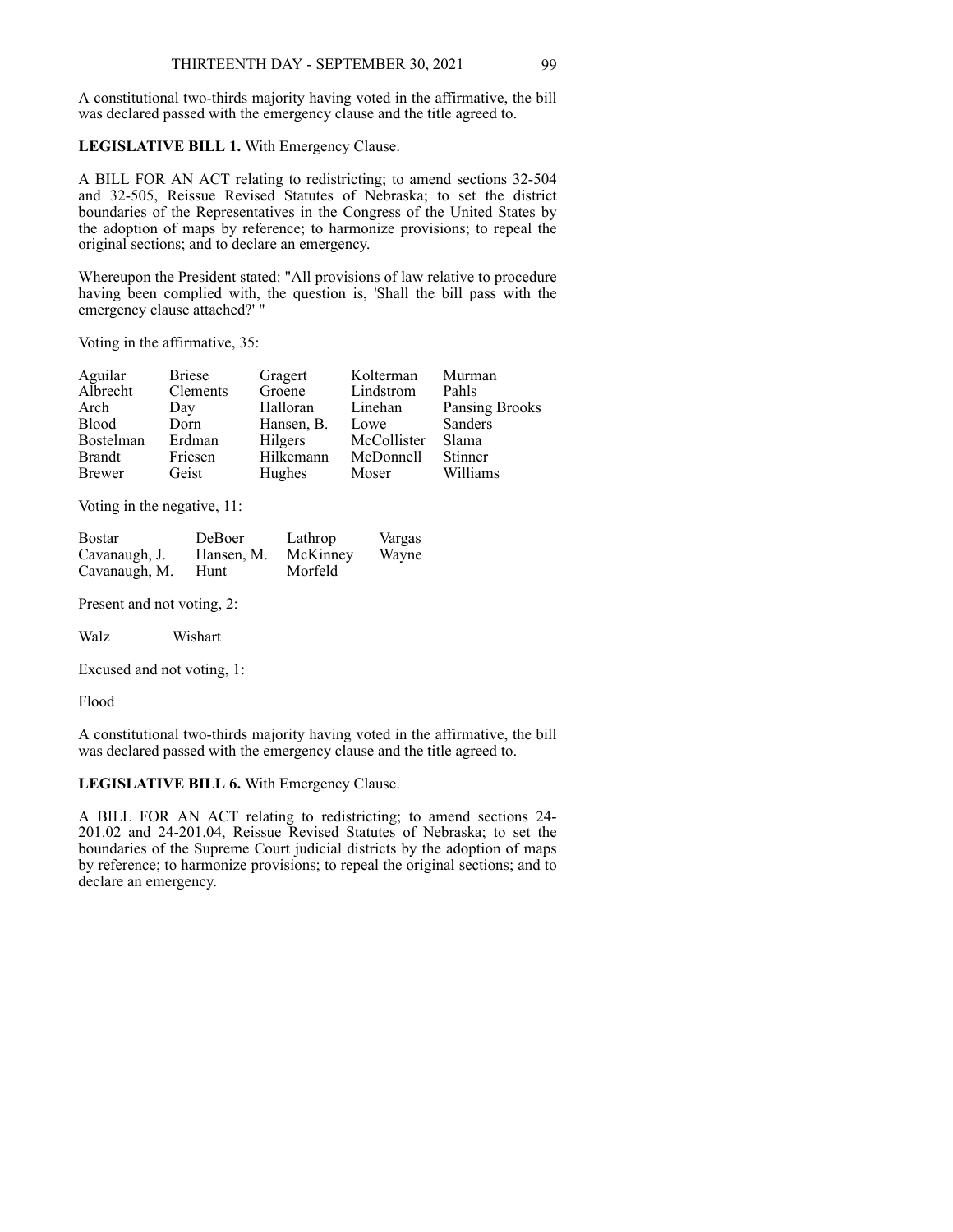Whereupon the President stated: "All provisions of law relative to procedure having been complied with, the question is, 'Shall the bill pass with the emergency clause attached?' "

Voting in the affirmative, 46:

| Aguilar       | Cavanaugh, M. Halloran |                | Lowe           | Slama          |
|---------------|------------------------|----------------|----------------|----------------|
| Albrecht      | Clements               | Hansen, B.     | McCollister    | <b>Stinner</b> |
| Arch          | Day                    | <b>Hilgers</b> | McDonnell      | Vargas         |
| <b>Blood</b>  | DeBoer                 | Hilkemann      | McKinney       | Walz           |
| <b>Bostar</b> | Dorn                   | Hughes         | Morfeld        | Williams       |
| Bostelman     | Erdman                 | Hunt           | Moser          | Wishart        |
| Brandt        | Friesen                | Kolterman      | Murman         |                |
| Brewer        | Geist                  | Lathrop        | Pahls          |                |
| <b>Briese</b> | Gragert                | Lindstrom      | Pansing Brooks |                |
| Cavanaugh, J. | Groene                 | Linehan        | Sanders        |                |

Voting in the negative, 1:

Hansen, M.

Present and not voting, 1:

Wayne

Excused and not voting, 1:

Flood

A constitutional two-thirds majority having voted in the affirmative, the bill was declared passed with the emergency clause and the title agreed to.

# **LEGISLATIVE BILL 5.** With Emergency Clause.

A BILL FOR AN ACT relating to redistricting; to amend sections 75- 101.01 and 75-101.02, Reissue Revised Statutes of Nebraska; to set the boundaries of the public service commissioner districts by the adoption of maps by reference; to harmonize provisions; to repeal the original sections; and to declare an emergency.

Whereupon the President stated: "All provisions of law relative to procedure having been complied with, the question is, 'Shall the bill pass with the emergency clause attached?' "

Voting in the affirmative, 45: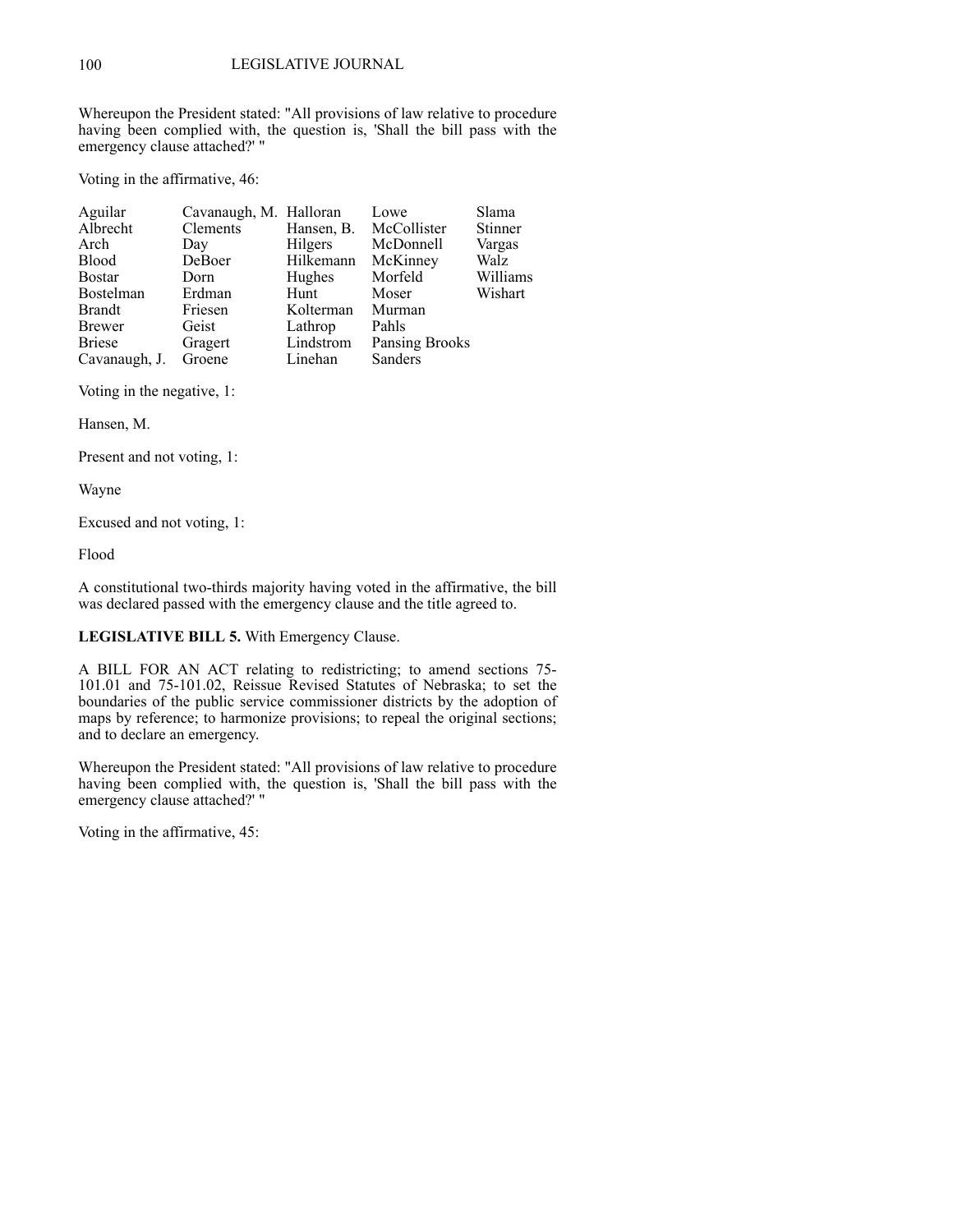| Clements | Halloran   | Linehan     | Pansing Brooks |
|----------|------------|-------------|----------------|
| Day      | Hansen, B. | Lowe        | Sanders        |
| DeBoer   | Hilgers    | McCollister | Slama          |
| Dorn     | Hilkemann  | McDonnell   | Stinner        |
| Erdman   | Hughes     | McKinney    | Vargas         |
| Friesen  | Hunt       | Morfeld     | Walz           |
| Geist    | Kolterman  | Moser       | Wayne          |
| Gragert  | Lathrop    | Murman      | Williams       |
| Groene   | Lindstrom  | Pahls       | Wishart        |
|          |            |             |                |

Voting in the negative, 3:

Cavanaugh, J. Cavanaugh, M. Hansen, M.

Excused and not voting, 1:

Flood

A constitutional two-thirds majority having voted in the affirmative, the bill was declared passed with the emergency clause and the title agreed to.

# **LEGISLATIVE BILL 8.** With Emergency Clause.

A BILL FOR AN ACT relating to redistricting; to amend sections 85- 103.01 and 85-103.02, Reissue Revised Statutes of Nebraska; to set the district boundaries for members of the Board of Regents of the University of Nebraska by the adoption of maps by reference; to harmonize provisions; to repeal the original sections; and to declare an emergency.

Whereupon the President stated: "All provisions of law relative to procedure having been complied with, the question is, 'Shall the bill pass with the emergency clause attached?' "

Voting in the affirmative, 46:

| Aguilar       | Clements | Hansen, B. | McCollister    | Stinner  |
|---------------|----------|------------|----------------|----------|
| Albrecht      | Day      | Hilgers    | McDonnell      | Vargas   |
| Arch          | DeBoer   | Hilkemann  | McKinney       | Walz     |
| <b>Blood</b>  | Dorn     | Hughes     | Morfeld        | Wayne    |
| <b>Bostar</b> | Erdman   | Hunt       | Moser          | Williams |
| Bostelman     | Friesen  | Kolterman  | Murman         | Wishart  |
| Brandt        | Geist    | Lathrop    | Pahls          |          |
| Brewer        | Gragert  | Lindstrom  | Pansing Brooks |          |
| <b>Briese</b> | Groene   | Linehan    | Sanders        |          |
| Cavanaugh, J. | Halloran | Lowe       | Slama          |          |

Voting in the negative, 2: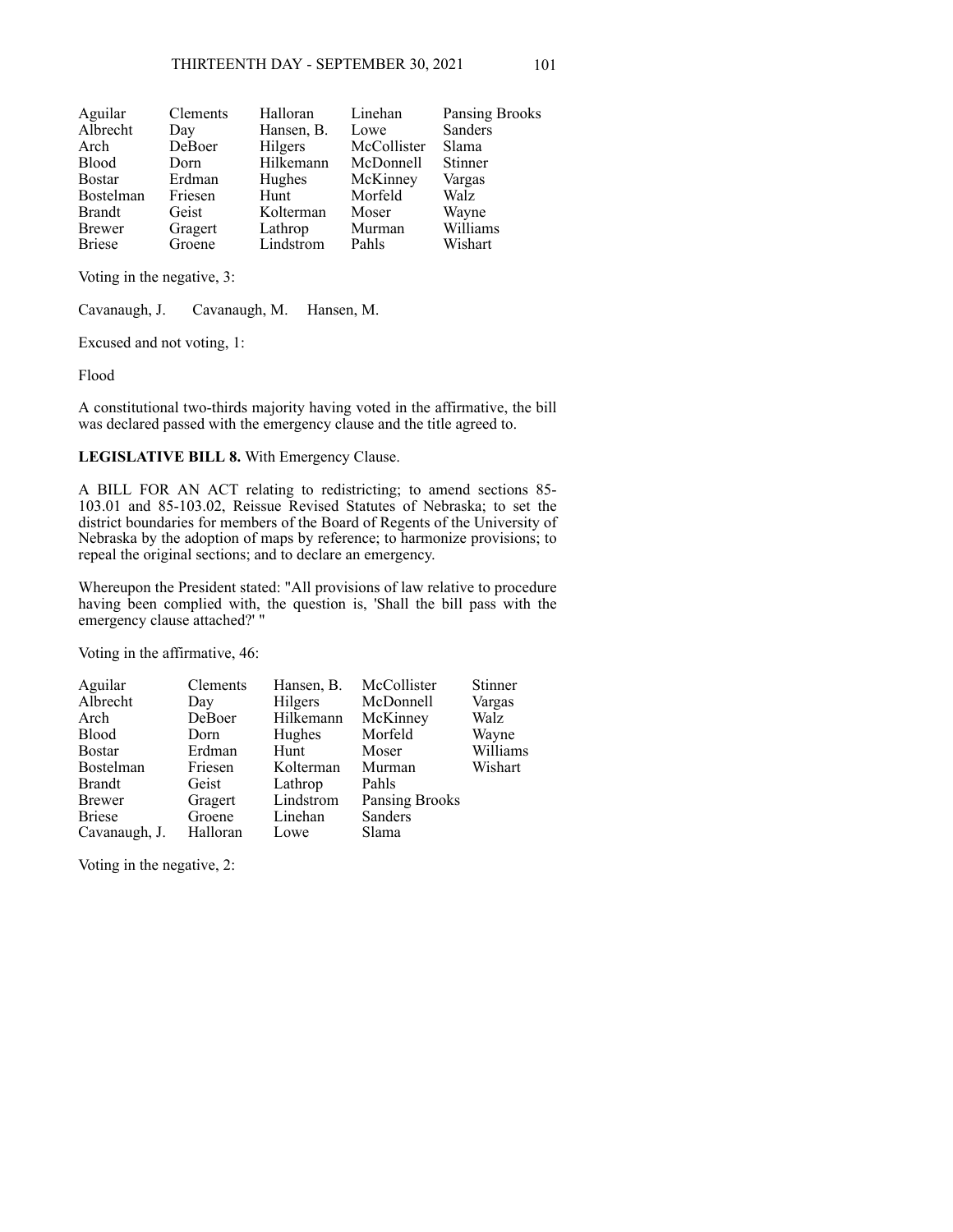Cavanaugh, M. Hansen, M.

Excused and not voting, 1:

Flood

A constitutional two-thirds majority having voted in the affirmative, the bill was declared passed with the emergency clause and the title agreed to.

### **LEGISLATIVE BILL 7.** With Emergency Clause.

A BILL FOR AN ACT relating to redistricting; to amend sections 79-311 and 79-312, Reissue Revised Statutes of Nebraska; to set the district boundaries for members of the State Board of Education by the adoption of maps by reference; to harmonize provisions; to repeal the original sections; and to declare an emergency.

Whereupon the President stated: "All provisions of law relative to procedure having been complied with, the question is, 'Shall the bill pass with the emergency clause attached?' "

Voting in the affirmative, 41:

| Aguilar                                         | Clements | Hansen, B.  | McDonnell             | Vargas   |
|-------------------------------------------------|----------|-------------|-----------------------|----------|
| Albrecht                                        | Day      | Hilgers     | McKinney              | Walz     |
| Arch                                            | Dorn     | Hilkemann   | Moser                 | Wayne    |
| <b>Blood</b>                                    | Erdman   | Hughes      | Murman                | Williams |
| <b>Bostar</b>                                   | Friesen  | Kolterman   | Pahls                 | Wishart  |
| Bostelman                                       | Geist    | Lindstrom   | <b>Pansing Brooks</b> |          |
| Brandt                                          | Gragert  | Linehan     | Sanders               |          |
| Brewer                                          | Groene   | Lowe        | Slama                 |          |
| <b>Briese</b>                                   | Halloran | McCollister | Stinner               |          |
|                                                 |          |             |                       |          |
| $\mathbf{v}$ , and the contract of $\mathbf{v}$ |          |             |                       |          |

Voting in the negative, 7:

| Cavanaugh, J. | DeBoer             | Hunt | Morfeld |
|---------------|--------------------|------|---------|
| Cavanaugh, M. | Hansen, M. Lathrop |      |         |

Excused and not voting, 1:

Flood

A constitutional two-thirds majority having voted in the affirmative, the bill was declared passed with the emergency clause and the title agreed to.

### **PRESIDENT SIGNED**

While the Legislature was in session and capable of transacting business, the President signed the following: LBs 3, 1, 6, 5, 8, and 7.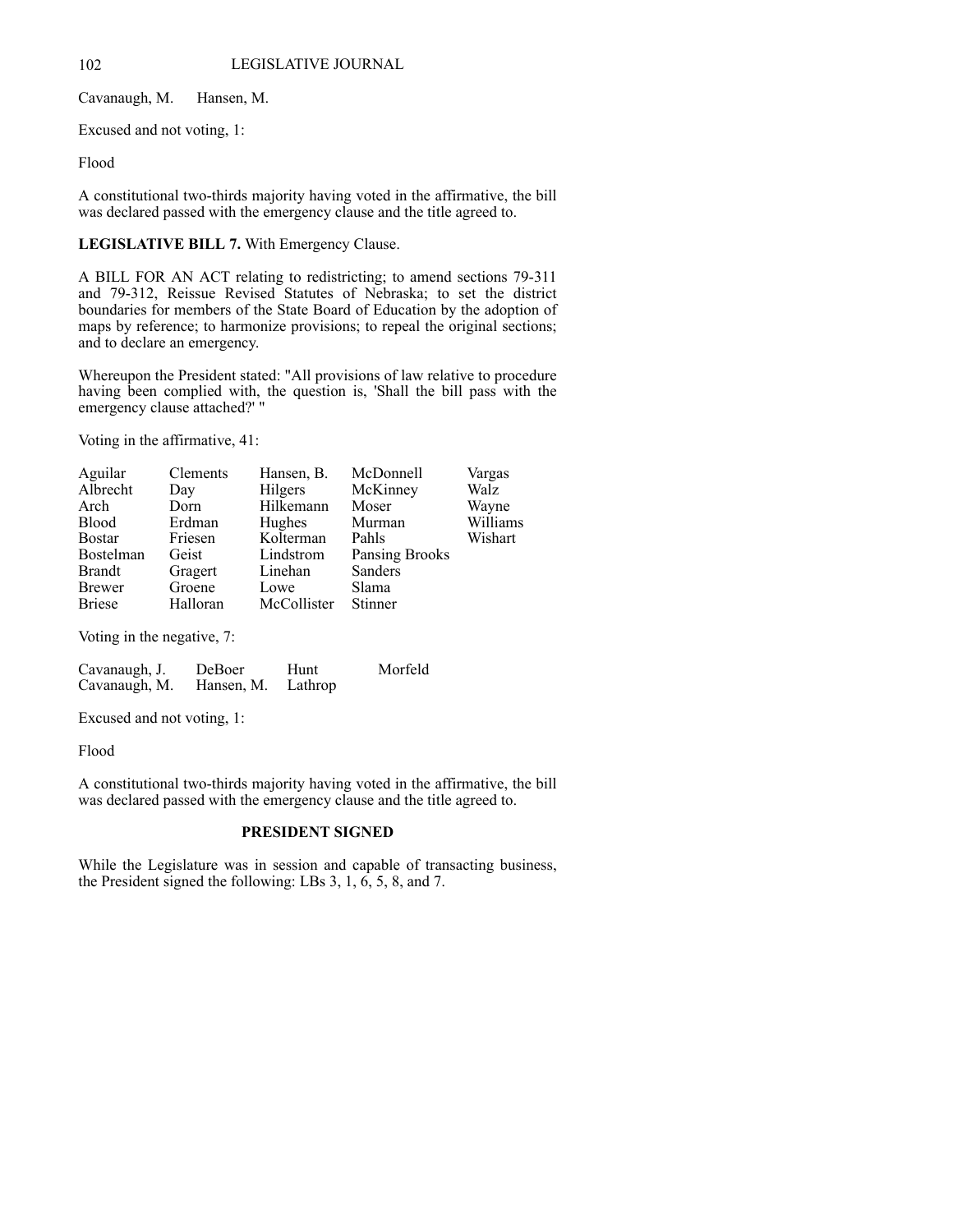# **MOTION(S) - Return LB14 to Select File**

Senator M. Cavanaugh moved to return LB14 to Select File for the following specific amendment:

[AM44](https://www.nebraskalegislature.gov/FloorDocs/107/PDF/AM/AM44.pdf)

(Amendments to Final Reading copy)

1 1. Strike section 1.

2 2. Renumber the remaining sections accordingly.

Senator M. Cavanaugh withdrew her motion to return.

## **BILL ON FINAL READING**

The following bill was read and put upon final passage:

**LEGISLATIVE BILL 14.** With Emergency Clause.

A BILL FOR AN ACT relating to appropriations; to appropriate funds for the expenses incurred during the One Hundred Seventh Legislature, First Special Session, 2021; and to declare an emergency.

Whereupon the President stated: "All provisions of law relative to procedure having been complied with, the question is, 'Shall the bill pass with the emergency clause attached?' "

Voting in the affirmative, 44:

| Aguilar       | Cavanaugh, J. | Groene     | Linehan     | Sanders  |
|---------------|---------------|------------|-------------|----------|
| Albrecht      | Clements      | Halloran   | Lowe        | Slama    |
| Arch          | Day           | Hansen, B. | McCollister | Stinner  |
| <b>Blood</b>  | DeBoer        | Hilgers    | McDonnell   | Vargas   |
| <b>Bostar</b> | Dorn          | Hilkemann  | McKinney    | Walz     |
| Bostelman     | Erdman        | Hughes     | Morfeld     | Wayne    |
| <b>Brandt</b> | Friesen       | Hunt       | Moser       | Williams |
| <b>Brewer</b> | Geist         | Lathrop    | Murman      | Wishart  |
| <b>Briese</b> | Gragert       | Lindstrom  | Pahls       |          |

Voting in the negative, 0.

Present and not voting, 2:

Cavanaugh, M. Hansen, M.

Excused and not voting, 3:

Flood Kolterman Pansing Brooks

A constitutional two-thirds majority having voted in the affirmative, the bill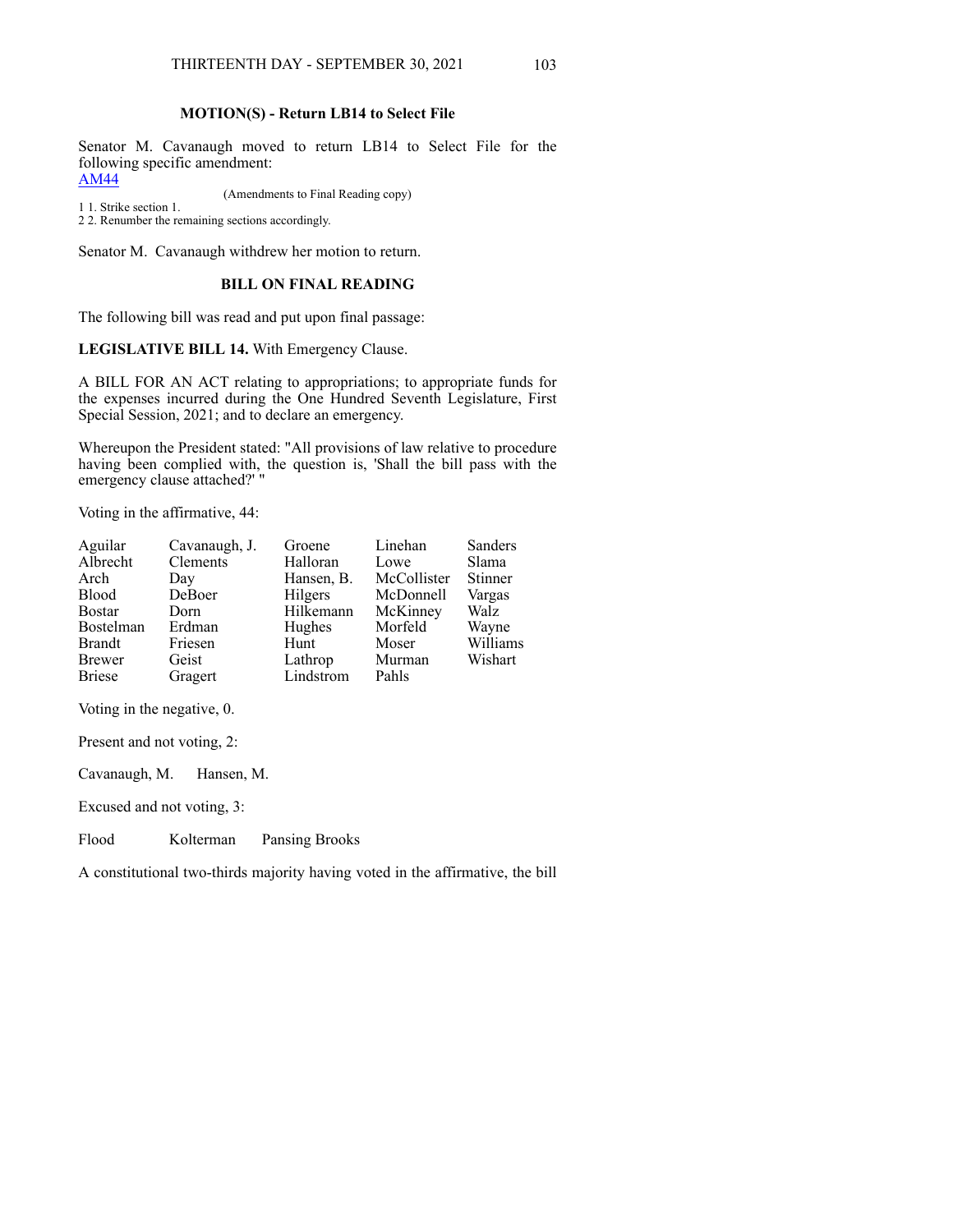### 104 LEGISLATIVE JOURNAL

was declared passed with the emergency clause and the title agreed to.

# **PRESIDENT SIGNED**

While the Legislature was in session and capable of transacting business, the President signed the following: LB14.

## **PRESENTED TO THE GOVERNOR**

Presented to the Governor on September 30, 2021, at 10:45 a.m. were the following: LBs 3e,1e, 6e, 5e, 8e, and 7e.

> (Signed) Jamie Leishman Clerk of the Legislature's Office

# **MESSAGE(S) FROM THE GOVERNOR**

September 30, 2021

Patrick J. O'Donnell Clerk of the Legislature State Capitol, Room 2018 Lincoln, NE 68509

Dear Mr. O'Donnell:

Engrossed First Special Session Legislative Bills 1e, 3e, 5e, 6e, 7e, and 8e were received in my office on September 30, 2021.

These bills and their accompanying maps were signed and delivered to the Secretary of State on September 30, 2021.

> Sincerely, (Signed) Pete Ricketts Governor

# **EXPLANATION(S) OF VOTE(S)**

Had I been present, I would have voted "aye" on final passage of LBs 1e, 3e, 5e, 6e, 7e, 8e and 14e.

(Signed) Michael J. Flood

#### **MOTION - Suspend Rules**

Senator Hilgers offered the following motion: [MO11](https://www.nebraskalegislature.gov/FloorDocs/107/PDF/AM/MO11.pdf) Suspend Rule 4, Section 6, to permit consideration of LR1.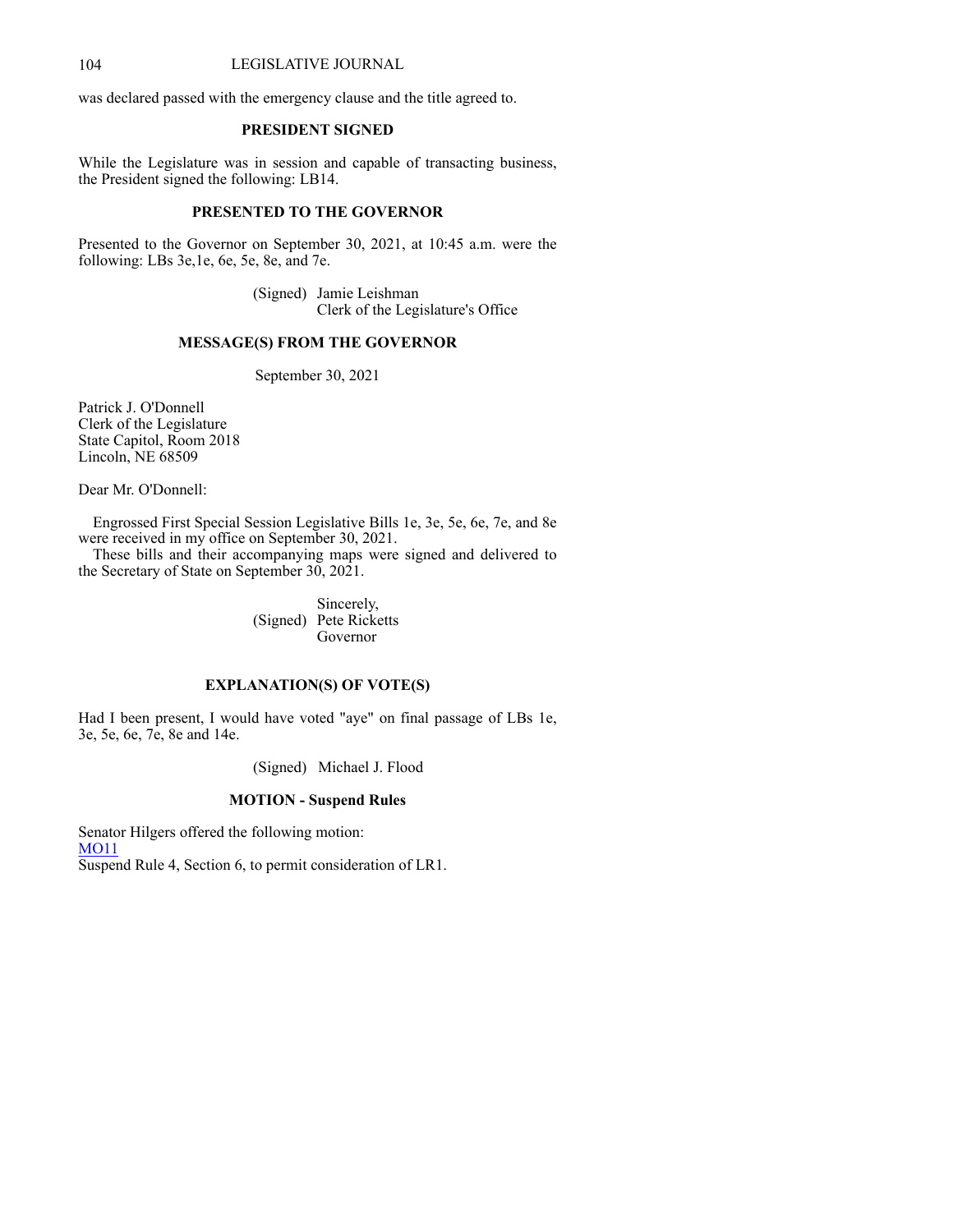The Hilgers motion to suspend the rules prevailed with 44 ayes, 0 nays, 1 present and not voting, and 4 excused and not voting.

#### **RESOLUTION(S)**

**LEGISLATIVE RESOLUTION 1.** Introduced by Redistricting Committee: Linehan, 39, Chairperson; Blood, 3; Brewer, 43; Briese, 41; Geist, 25; Lathrop, 12; Lowe, 37; Morfeld, 46; Wayne, 13; Hilgers, 21.

 WHEREAS, redistricting of various election districts is required under the Constitution of Nebraska and the Constitution of the United States; and

 WHEREAS, due to delays in the receipt of census data from the United States Department of Commerce, Bureau of the Census, the Legislature was unable to conduct the required redistricting during the First Session of the 107th Legislature; and

 WHEREAS, the Governor called the Legislature into special session on September 13, 2021, for the purpose of redistricting the various election districts; and

 WHEREAS, the staff of the Legislative Research Office and other legislative employees have worked countless hours in an unprecedented timeframe to assist the Redistricting Committee in conducting its work during the special session; and

 WHEREAS, without the personal sacrifices made by the staff of the Legislative Research Office and other legislative employees during the special session, it would not have been possible for the Legislature to complete the redistricting process in a timely manner; and

 WHEREAS, the Legislature recognizes the outstanding work of its employees.

 NOW, THEREFORE, BE IT RESOLVED BY THE MEMBERS OF THE ONE HUNDRED SEVENTH LEGISLATURE OF NEBRASKA, FIRST SPECIAL SESSION:

 1. That the Legislature extends its deepest thanks and appreciation to the Legislative Research Office staff, including Director Ben Thompson, Tim Erickson, LaMont Rainey, Elice Hubbert, Dillon Cornett, Mark Marsh, and Jeff Fryman, as well as Grant Latimer, Committee Clerk to the Chairperson of the Redistricting Committee, Trevor Fitzgerald, Legal Counsel to the Vice-Chair of the Redistricting Committee, and Beau Ballard, Research Analyst to the Speaker of the Legislature, for their dedication and sacrifice in assisting the Legislature during the 2021 redistricting process.

 2. That copies of this resolution be sent to Director Ben Thompson, Tim Erickson, LaMont Rainey, Elice Hubbert, Dillon Cornett, Mark Marsh, Jeff Fryman, Grant Latimer, Trevor Fitzgerald, and Beau Ballard.

LR1 was adopted with 44 ayes, 0 nays, 1 present and not voting, and 4 excused and not voting.

#### **PRESIDENT SIGNED**

While the Legislature was in session and capable of transacting business, the President signed the following: LR1.